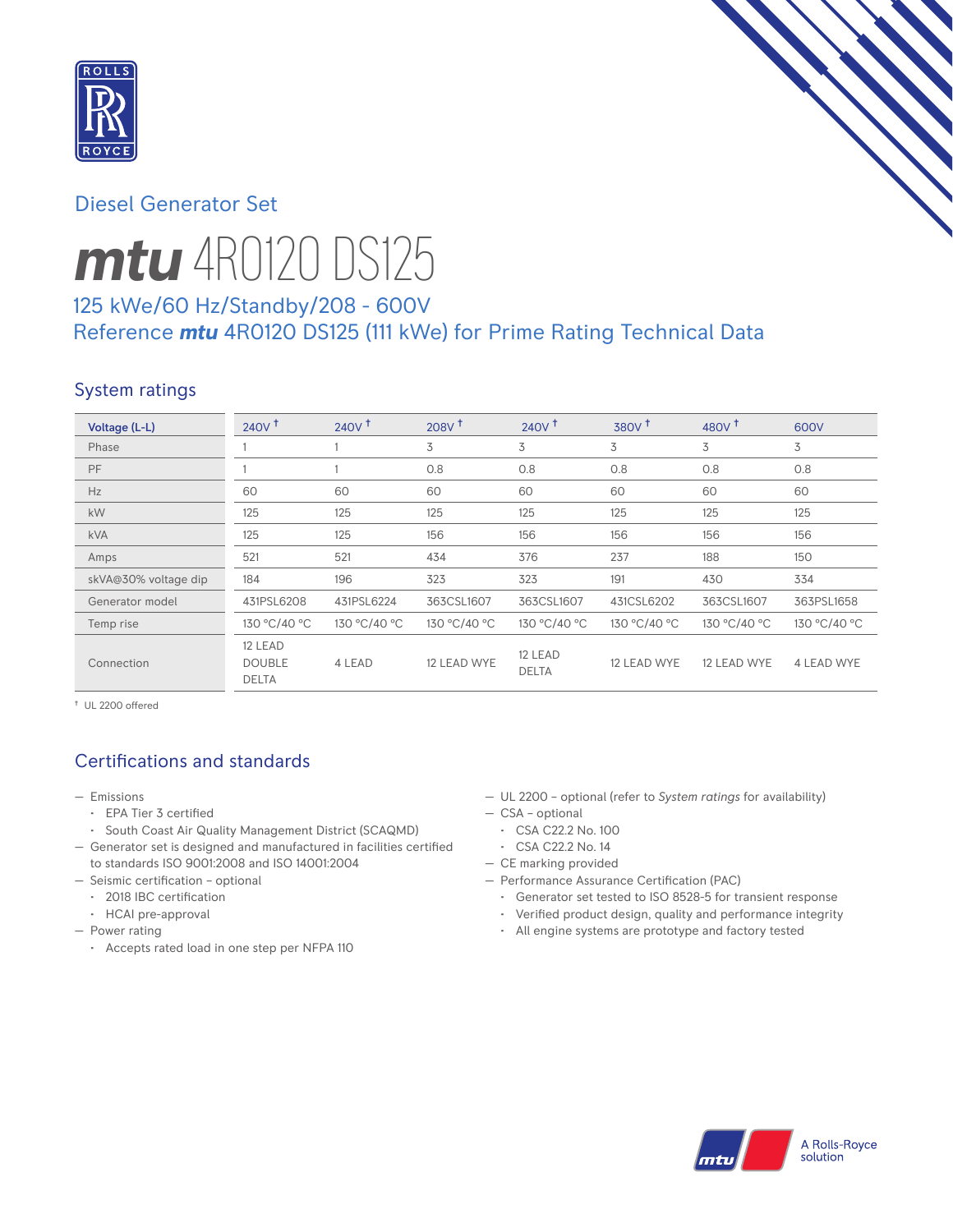# Standard features \*

- Single source supplier
- Global product support
- Two (2) Year/3,000 Hour Basic Limited Warranty
- OM924LA diesel engine
	- 4.8 liter displacement
	- 4-cycle
- Engine-generator resilient mounted
- Complete range of accessories
- Cooling system
	- Integral set-mounted
	- Engine-driven fan

# Standard equipment \*

#### Engine

- Air cleaners
- Oil pump
- Oil drain extension and shut-off valve
- Full flow oil filter
- Fuel filter with water separator
- Jacket water pump
- Thermostat
- Blower fan and fan drive
- Radiator unit mounted
- Electric starting motor 12V
- Governor electronic isochronous
- Base formed steel
- SAE flywheel and bell housing
- Charging alternator 12V
- Battery box and cables
- Flexible fuel connectors
- Flexible exhaust connection
- EPA certified engine

### Generator

- NEMA MG1, IEEE, and ANSI standards compliance for temperature rise and motor starting
- Self-ventilated and drip-proof
- Superior voltage waveform
- Solid state, volts-per-hertz regulator
- $\pm$  1% voltage regulation no load to full load
- Brushless alternator with brushless pilot exciter
- 4 pole, rotating field
- 130 °C maximum standby temperature rise
- 1-bearing, sealed
- Flexible coupling
- Full amortisseur windings
- 125% rotor balancing
- 3-phase voltage sensing
- 100% of rated load one step
- 5% maximum total harmonic distortion
- Generator
	- Brushless, rotating field generator
	- 2/3 pitch windings
	- 300% short circuit capability with optional Permanent Magnet Generator (PMG)
- Digital control panel(s)
	- UL recognized, CSA certified, NFPA 110
	- Complete system metering
	- LCD display

## Digital control panel(s)

- Digital metering
- Engine parameters
- Generator protection functions
- Engine protection
- SAE J1939 Engine ECU Communications
- Windows®-based software
- Multilingual capability
- Communications to remote annunciator
- Programmable input and output contacts
- UL recognized, CSA certified, CE approved
- Event recording
- IP 54 front panel rating with integrated gasket
- NFPA 110 compatible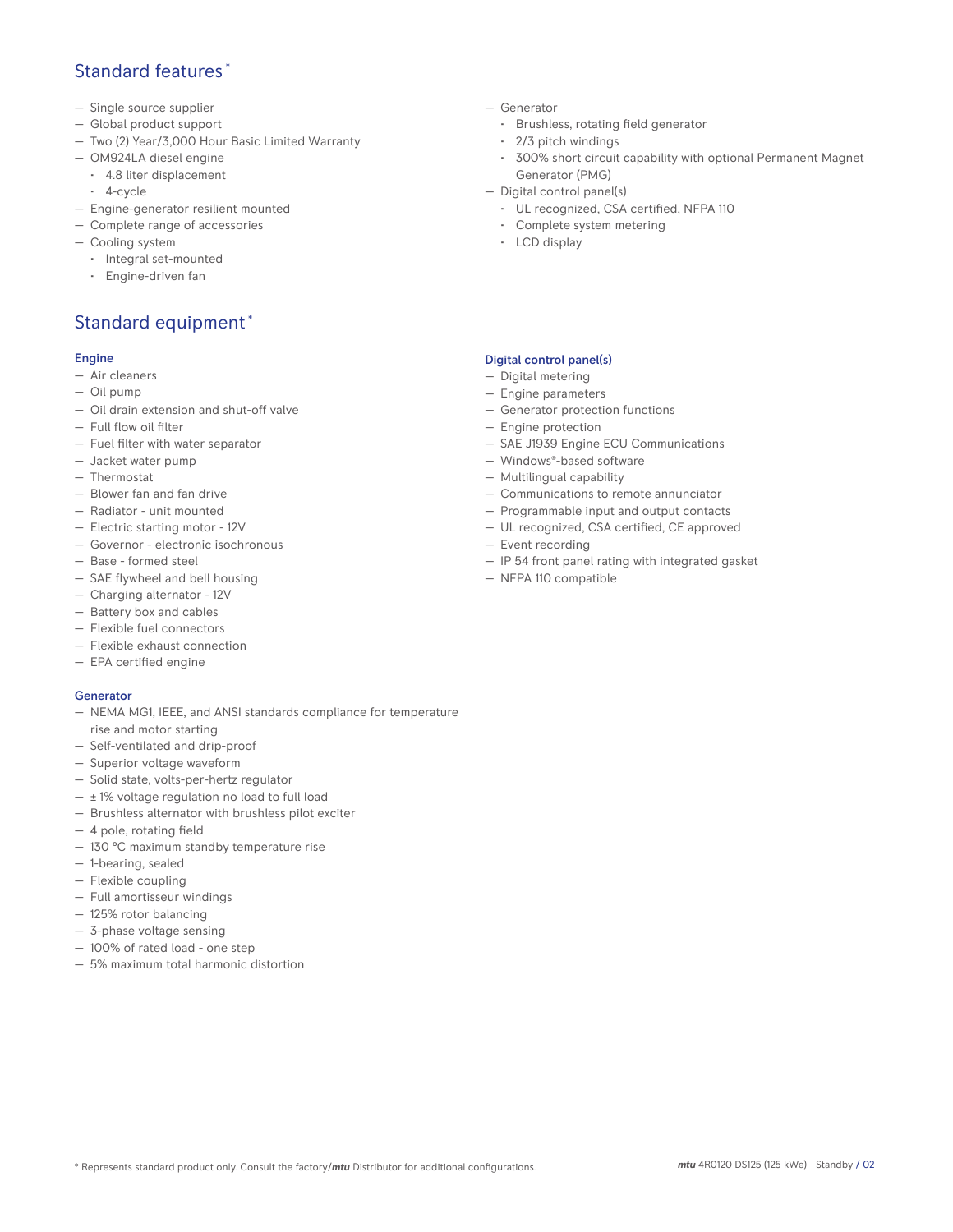# Application data

## Engine

| Manufacturer                         | Mercedes-Benz   |
|--------------------------------------|-----------------|
| Model                                | OM924LA         |
| Type                                 | 4-cycle         |
| Arrangement                          | 4-inline        |
| Displacement: $L$ (in <sup>3</sup> ) | 4.8 (293)       |
| Bore: cm (in)                        | 10.6(4.17)      |
| Stroke: cm (in)                      | 13.6(5.35)      |
| Compression ratio                    | 17.5:1          |
| Rated rpm                            | 1.800           |
| Engine governor                      | MR2 / CPC4-ECAN |
| Maximum power: kWm (bhp)             | 147 (197)       |
| Steady state frequency band          | ± 0.25%         |
| Air cleaner                          | dry             |
| Liquid capacity                      |                 |

| Total oil system: L (gal)             | 15.8(4.2) |
|---------------------------------------|-----------|
| Engine jacket water capacity: L (gal) | 7(1.8)    |
| System coolant capacity: L (gal)      | 20.8(5.5) |
|                                       |           |

## Electrical

| Electric volts DC                                            |     |
|--------------------------------------------------------------|-----|
| Cold cranking amps under -17.8 $^{\circ}$ C (O $^{\circ}$ F) | 950 |
| Batteries: group size                                        | .31 |
| Batteries: quantity                                          |     |
|                                                              |     |

## Fuel system

| $-6$ JIC     |
|--------------|
| $3/8"$ ID    |
| $-6$ JIC     |
| $3/8"$ ID    |
| 2.7(9)       |
| diesel #2    |
| 328.2 (86.7) |
|              |

## Fuel consumption\*

| Fuel consumption <sup>®</sup>                                        |              |
|----------------------------------------------------------------------|--------------|
| At 100% of power rating: L/hr (gal/hr)                               | 34.4(9.1)    |
| At 75% of power rating: L/hr (gal/hr)                                | 25.7(6.8)    |
| At 50% of power rating: L/hr (gal/hr)                                | 18.2(4.8)    |
|                                                                      |              |
| * Based on 363CSL1607 480 volt generator set                         |              |
| Cooling - radiator system                                            |              |
| Ambient capacity of radiator: °C (°F)                                | 50 (122)     |
| Maximum restriction of cooling air:                                  |              |
| intake and discharge side of radiator: kPa (in. H <sub>2</sub> O)    | 0.12(0.5)    |
| Water pump capacity: L/min (gpm)                                     | 143(37)      |
| Heat rejection to coolant: kW (BTUM)                                 | 54 (3,071)   |
| Heat rejection to air to air: kW (BTUM)                              | 28.5 (1,621) |
| Heat radiated to ambient: kW (BTUM)                                  | 29.3 (1,666) |
| Fan power: kW (hp)                                                   | 3.3(4.4)     |
|                                                                      |              |
| Air requirements                                                     |              |
| Aspirating: *m <sup>3</sup> /min (SCFM)                              | 9.3(328)     |
| Air flow required for radiator                                       |              |
| cooled unit: *m <sup>3</sup> /min (SCFM)                             | 209 (7,381)  |
| Remote cooled applications; air flow required for                    |              |
| dissipation of radiated generator set heat for a                     |              |
|                                                                      | 107(3,779)   |
| maximum of 25 °F rise: *m <sup>3</sup> /min (SCFM)                   |              |
| * Air density = $1.184 \text{ kg/m}^3$ (0.0739 lbm/ft <sup>3</sup> ) |              |
| <b>Exhaust system</b>                                                |              |
| Gas temperature (stack): °C (°F)                                     | 470 (877)    |
|                                                                      |              |

| Gas temperature (stack): "C ("F)                            | 4/0(8/7)   |
|-------------------------------------------------------------|------------|
| Gas volume at stack temperature: m <sup>3</sup> /min (CFM)  | 26.3 (929) |
| Maximum allowable back pressure at                          |            |
| outlet of engine, before piping: kPa (in. H <sub>2</sub> O) | 6.5(26)    |
|                                                             |            |